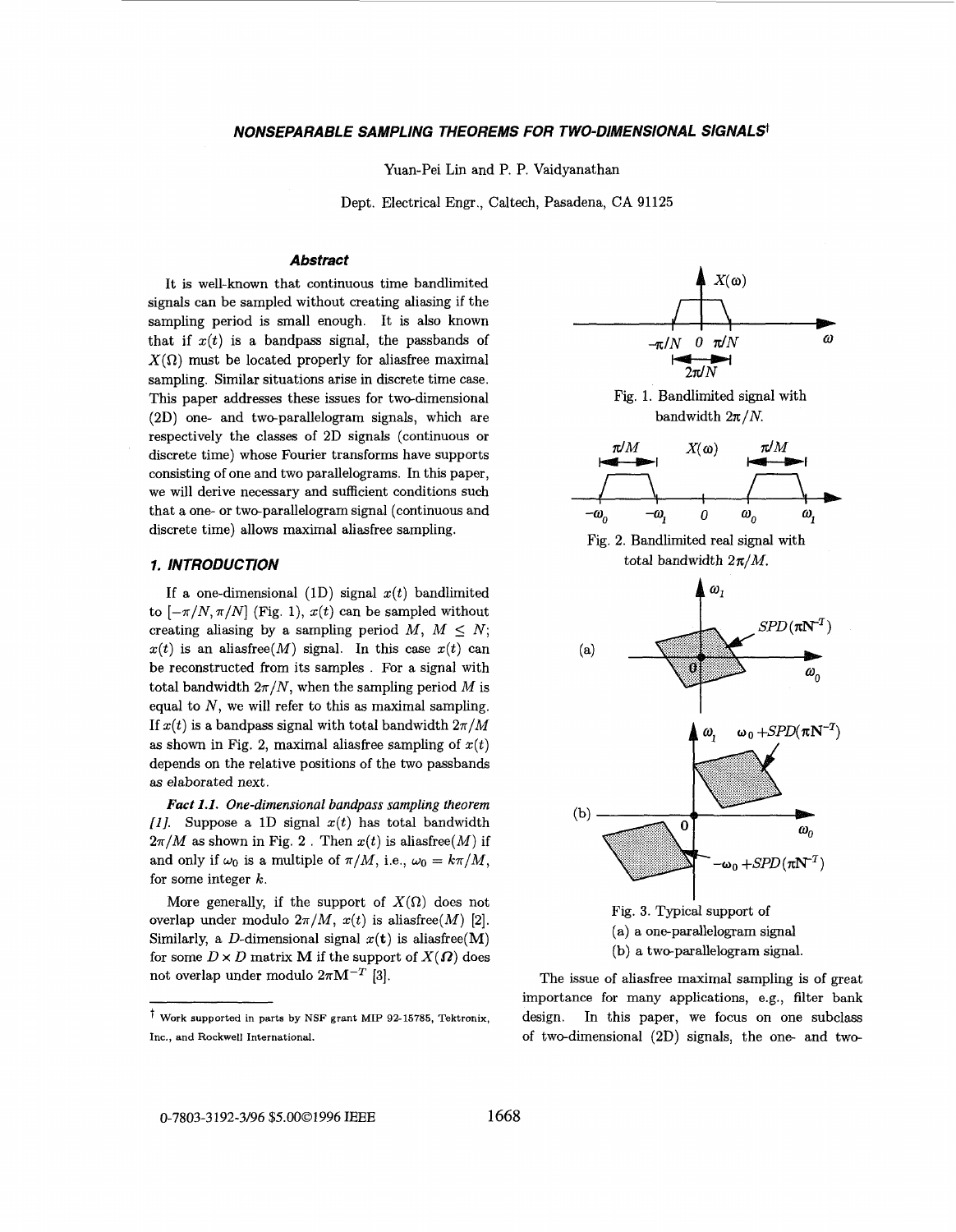parallelogram signals (continuous and discrete time). We say a 2D continuous time signal  $x(t)$  is a one-parallelogram *(One-P)* signal or two-parallelogram *(Two-P)* signal if its Fourier transform  $X(\Omega)$  has a support consisting of one parallelogram (Fig.  $3(a)$ ) or two parallelograms (Fig. 3(b)). In [Fig. 3](#page-0-0) the symmetric parallelepiped *SPD(V)* of a matrix *V* is the set

$$
SPD(\mathbf{V}) = \{ \mathbf{Vx}, \mathbf{x} \in [-1,1)^2 \}.
$$

Similarly, a discrete time signal  $x(n)$  is called *One-P* or *ZWo-P* if the support of its Fourier transform  $X(\omega)$  is the union of one or two identical parallelograms. For One-P or *No-P* signals, there are no existing simple **rules** for testing aliasfree(M) property analogous to that given in Fact 1.1. The aim of this paper is to derive such rules (continuous and discrete time). The **2D** bandpass sampling theorems for discrete time *TWO-P*  signals will particularly help **us** to get a clearer picture of **2D** cosine modulated filter banks **[4].** 

## *2. ONE-PARALLELOGRAM SIGNALS*

Let  $x(t)$  be a continuous time one-parallelogram *(One-P)* signal. It is well-known that if the support of  $X(\Omega)$  is  $SPD(\pi M^{-T})$  for some matrix M,  $x(t)$ is aliasfree(M) **[5].** Now consider the more general case that  $X(\Omega)$  has support  $SPD(\pi N^{-T})$  or a shifted version of  $SPD(\pi N^{-T})$ . The analysis of aliasfree(M) property of *One-P* signals is more intricate than that of **1D** one-passband case. Let us define

$$
\mathbf{L} \stackrel{\triangle}{=} \mathbf{M}^{-1} \mathbf{N},
$$

and denote the absolute value of the determinant of **L**  by  $|L|$ . The condition  $|L| \geq 1$  alone does not imply aliasfree $(M)$  property  $[6]$  and a stronger condition is called for. In particular, the lattice of  $L^T$  (denoted by  $LAT(\mathbf{L}^T)$  has to satisfy one additional property. More precise statement is given in the theorem to follow.

*Theorem 2.1. Continuous time sampling.* Let  $x(t)$  be a continuous time *One-P* signal and the support of  $X(\Omega)$ be  $SPD(\pi N^{-T})$  or a shifted version of  $SPD(\pi N^{-T})$ , for some  $2 \times 2$  matrix N. Then  $X(\Omega)$  is aliasfree(M) if and only if the matrix **L** defined as  $L = M^{-1}N$  satisfies

$$
LAT(\mathbf{L}^{T})\cap(-1,1)^{2}=\{0\}.
$$

This necessary and sufficient condition means that no vector in  $LAT(\mathbf{L}^T)$  is inside the square  $(-1, 1)^2$ 

except the vector **0**. For example, let  $\mathbf{L}^T = \begin{bmatrix} 1 & 0 \\ 0.5 & 2 \end{bmatrix}$ , then  $LAT(\mathbf{L}^T)$  is as shown in Fig. 4;  $LAT(\mathbf{L}^T)$  has only one vector (the vector  $\theta$ ) inside the square  $(-1, 1)^2$ . Notice that in 1D case,  $|L| \geq 1$  if and only if  $LAT(L^T)\cap$  $(-1, 1) = \{0\}$ . However, this relation does not hold for the case of more than one dimension.



Fig. 4. Lattice of  $L^T$ .

*Proof of Theorem 2.1.* Recall that  $X(\Omega)$  is aliasfree(M) if and only if the support of  $X(\Omega)$  does not overlap modulo  $2\pi M^{-T}$ . So  $X(\Omega)$  is aliasfree(M) if and only if, whenever  $k \neq 0$ ,

$$
\boldsymbol{\Omega}_1 - 2\pi \mathbf{M}^{-T}\mathbf{k} \neq \boldsymbol{\Omega}_2, \quad \forall \boldsymbol{\Omega}_1, \boldsymbol{\Omega}_2 \in SPD(\pi \mathbf{N}^{-T}).
$$

Rearranging the above equation, we have  $\Omega_1 - \Omega_2 \neq$  $2\pi M^{-T}$ k. As  $\Omega_1, \Omega_2 \in SPD(\pi N^{-T}), \Omega_i$  can be expressed as  $\Omega_i = \pi N^{-T} y_i$ , for some  $2 \times 1$  vectors  $y_i \in [0, 1)^2, i = 1, 2$ . Hence

$$
\boldsymbol{\Omega}_1 - \boldsymbol{\Omega}_2 = 2\pi \mathbf{N}^{-T} \mathbf{y}, \text{ for some } \mathbf{y} \in (-1,1)^2.
$$

Using this expression, we have  $y \neq L^T k$ , for  $k \neq 0$ . This holds if and only if  $LAT(\mathbf{L}^T)\cap(-1,1)^2=\{\mathbf{0}\}\.$ 

This theorem can be generalized for signals of more than two dimensions, **as** the above proof can be carried out for any dimensions.

*Discrete time case* Suppose  $x(n)$  is a discrete time *One-P* signal and the support of  $X(\omega)$  is  $SPD(\pi N^{-T})$ or a shifted version of  $SPD(\pi N^{-T})$ , for some  $2 \times 2$ matrix **N**. We can verify that  $X(\omega)$  is aliasfree(M) for some integer matrix **M** if and only if  $L = M^{-1}N$ satisfies the condition  $LAT(\mathbf{L}^T)\cap(-1,1)^2=\{\mathbf{0}\}.$ 

# **3.** *CONTINUOUS TIME TWO-PARALLELOGRAM SIGNALS*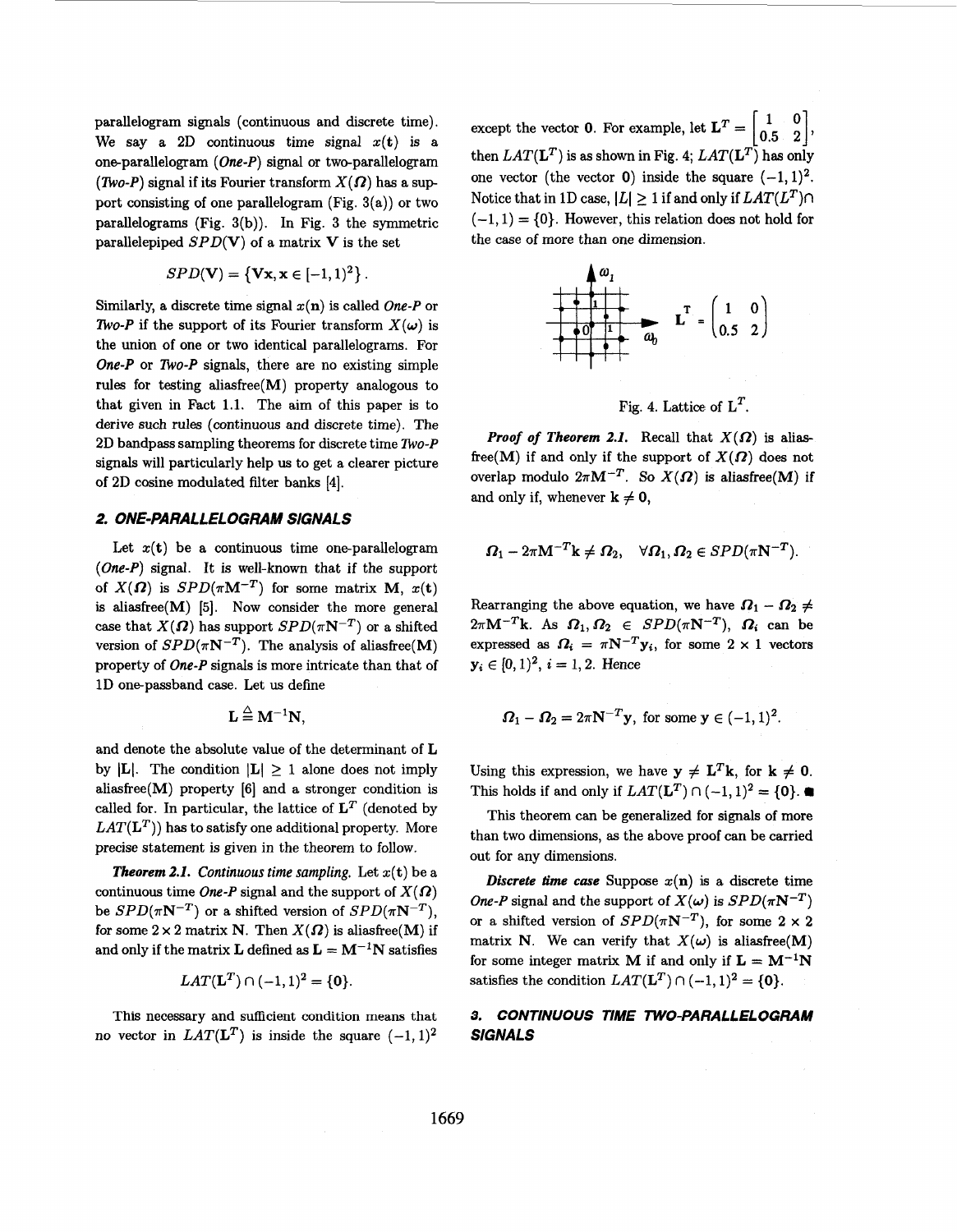Suppose  $x(t)$  is a continuous time two-parallelogram *(Two-P)* signal. The support of  $X(\Omega)$  consists of two parallelograms, each a shifted version of  $SPD(\pi N^{-T})$ , as shown in Fig. 3(b). We are interested in the conditions such that maximal aliasfree decimation of  $x(t)$  is allowed, i.e., there exists a  $2 \times 2$  matrix M with  $|M| = |N|/2$  such that  $x(t)$  is aliasfree(M). The ID bandpass sampling theorem hints that the two parallelograms in the support of  $X(\Omega)$  should be somehow properly located. Indeed, whether  $x(t)$ allows aliasfree maximal sampling is determined by the relative position of the two parallelograms.

*Theorem 3.1.* Let  $x(t)$  be a continuous time *Two-P* signal and let the support of  $X(\Omega)$  be the union of two parallelograms described by  $\omega_0+SPD(\pi N^{-T})$  and  $-\omega_0 + SPD(\pi N^{-T})$ . Define  $y_0 = N^T \omega_0 / \pi$ , then  $x(t)$ can be maximally decimated if and only if the following is true: *The vector*  $y_0$  *has at least one nonzero integer element.* 

*Necessity* of *the condition. Proof of Theorem 3.1.*  Recall that when we sample a signal  $x(t)$  using the sampling matrix M, the Fourier transform of the output is

$$
\frac{1}{|\mathbf{M}|} \sum_{\mathbf{k} \in \mathcal{Z}^2} \widehat{X}_{\mathbf{k}}(\boldsymbol{\Omega}), \ \widehat{X}_{\mathbf{k}}(\boldsymbol{\Omega}) = X(\mathbf{M}^{-T} \boldsymbol{\Omega} - 2\pi \mathbf{M}^{-T} \mathbf{k}),
$$

which consists of shifted and expanded versions of  $X(\Omega)$ . Observe that the two parallelograms of  $\hat{X}_{\mathbf{k}}(\Omega)$ are shifted versions of  $SPD(\pi L^{-T})$ . In the case of aliasfree maximal sampling, the frequency plane will be filled by  $\widehat{X}_{k}(\Omega)$ . So if  $x(t)$  is aliasfree(M), the frequency plane is tiled by the parallelogram of  $SPD(\pi L^{-T}).$ 

For convenience, we normalize the frequency plane by  $2\pi L^{-T}$ ; the new axes  $\nu_0$  and  $\nu_1$  are the two entries of  $\nu = 2\pi L^{-T}\Omega$ . After normalization the support of  $\widehat{X}_{\mathbf{k}}(\mathbf{\Omega})$  appear as the union of two squares (Fig. 5), denoted by *S* and *S'* with  $S = -y_0/2 + SPD(0.5I)$  and  $S' = y_0/2 + SPD(0.51)$ . So if the original frequency plane is tiled by the parallelogram of  $SPD(\pi L^{-T})$ , the new normalized plane is tiled by the squares of  $SPD(0.5I)$ . In a square tiling, we can always observe at least one set of parallel lines (Fig. 6) and all the cells are bounded by these lines. For example in the tiling of Fig. 6(a), we can observe one set of parallel lines and all the squares are bounded by the horizontal lines. In the tiling of Fig. 6(b), however, we can observe vertical lines, and the squares are bounded by these vertical lines. So the passbands *S* and *SI* must be confined to these horizontal or vertical lines. As *S* and *S'* are separated by  $y_0$ ,  $y_0$  must have one integer element. One can verify that when  $y_0$  has one zero element, the other element of  $y_0$  must be an integer for square tiling to be possible.



Fig. 5. Support of a two-parallelogram signal  $X(\omega)$  with normalized axes.



Fig. 6. Square tiling with (a) horizontal lines and (b) vertical lines.

*Suficiency of the condition.* To show the condition is sufficient, we will construct a sampling matrix  $M =$  $NL^{-1}$  with  $|L| = 2$  such that  $x(t)$  is aliasfree(M). In **particular, when** *[yolo* **is a nonzero integer, we choose** 

$$
\mathbf{L} = \begin{bmatrix} 1 & 0 \\ ([\mathbf{y}_0]_1 - 1) / [\mathbf{y}_0]_0 & 2 \end{bmatrix}.
$$

When  $[y_0]_1$  is a nonzero integer, we choose

$$
\mathbf{L} = \begin{bmatrix} 1 & ([\mathbf{y}_0]_0 - 1) / [\mathbf{y}_0]_1 \\ 0 & 2 \end{bmatrix}.
$$